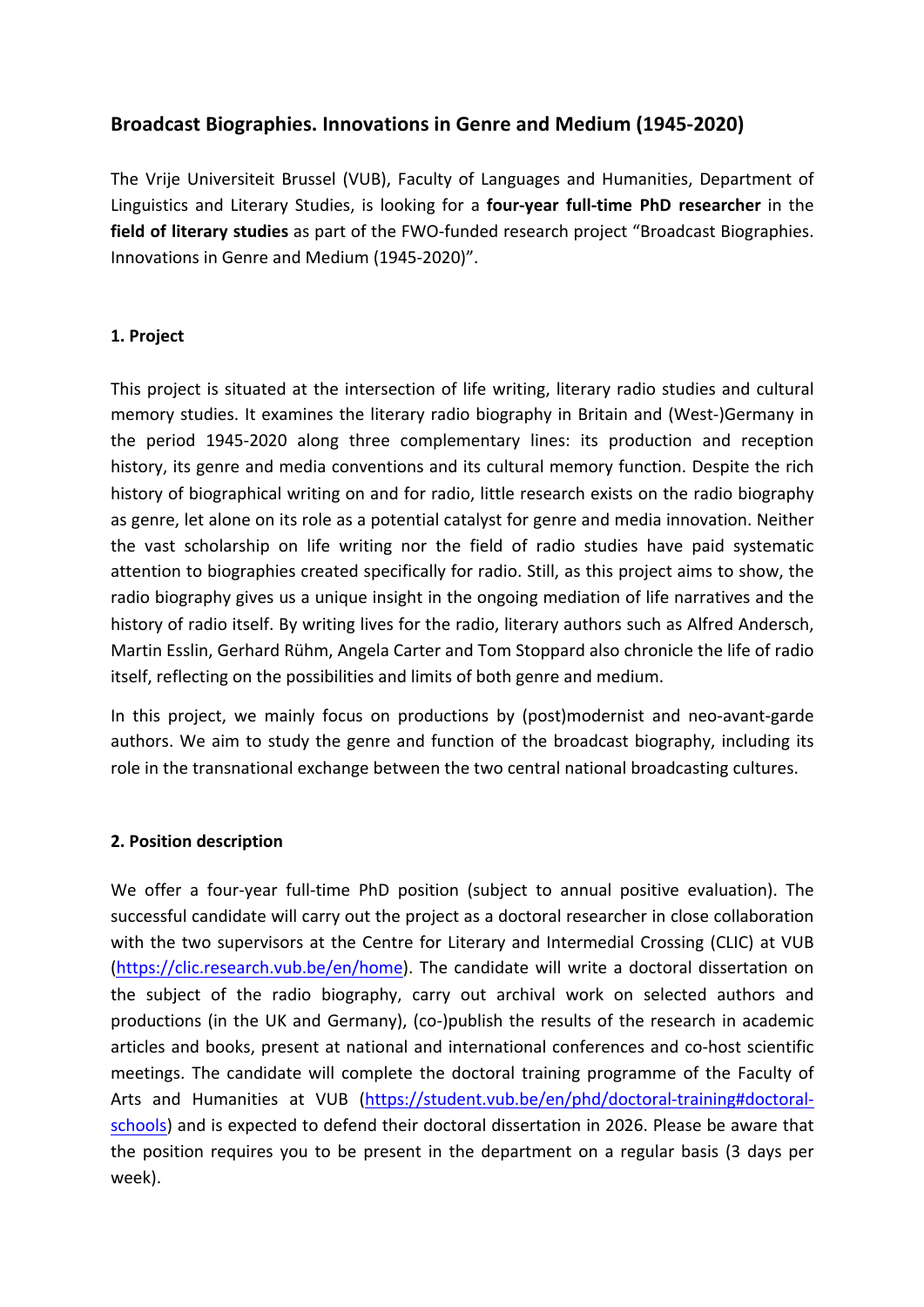### **3. Profile**

- You hold a master's degree in (literature in) English, (literature in) German, comparative literature (or a comparable degree) or you will have obtained this by the start date of this position.
- You demonstrate excellent study results. Previous academic experience (publications, conference presentations, etc.) will be considered an asset.
- You have a demonstrable interest in twentieth-century and/or contemporary literature, life writing, biography studies, literary radio studies, sound studies, media history or cultural memory studies. Previous experience with archival research will be considered an asset.
- You are an enthusiastic researcher, capable of conducting research both independently and in a team.
- You are willing to conduct research stays abroad in function of archival research and knowledge exchange.
- You act in accordance with the rules regarding scientific integrity, as described in the VUB charter for researchers: https://www.vub.be/en/violations-of-scientificintegrityinbreuken-op-wetenschappelijke-integriteit#information-in-english`
- You have excellent English-language skills (oral and written) at an academic level. A good command of the German language is highly desirable.

# **4. Offer**

- We offer a four-year full-time doctoral position (requiring enrolment as a doctoral student at VUB), subject to an annual positive evaluation.
- The planned starting date is 1 September 2022, or as soon as possible thereafter.
- You will receive a salary in one of the grades defined by the Belgian government. Depending on previous professional experience, the monthly tax-free salary varies from approx.  $\epsilon$  2541 to max.  $\epsilon$  2704 (EU staff) / approx.  $\epsilon$  2318 to max.  $\epsilon$  2466 (non-EU staff). In addition, you are provided with a shared office space and work laptop, library access, social and health benefits, and free access to Belgian public transport for your commute to campus.
- As an employee of VUB, you will work in a dynamic, diverse, and multilingual environment. For this function, VUB's Brussels Humanities, Sciences & Engineering Campus (Etterbeek) will serve as your home base. Our campus is a green oasis in the capital city of Flanders, Belgium, and Europe, and boasts an excellent restaurant and extensive sport facilities. It is within easy reach (twenty minutes by public transport) of the city centre of Brussels and has a direct train connection to Brussels National Airport. Childcare facilities are to be found within walking distance.
- For more information on what it is like to work at VUB, go to www.vub.ac.be/en/jobs.